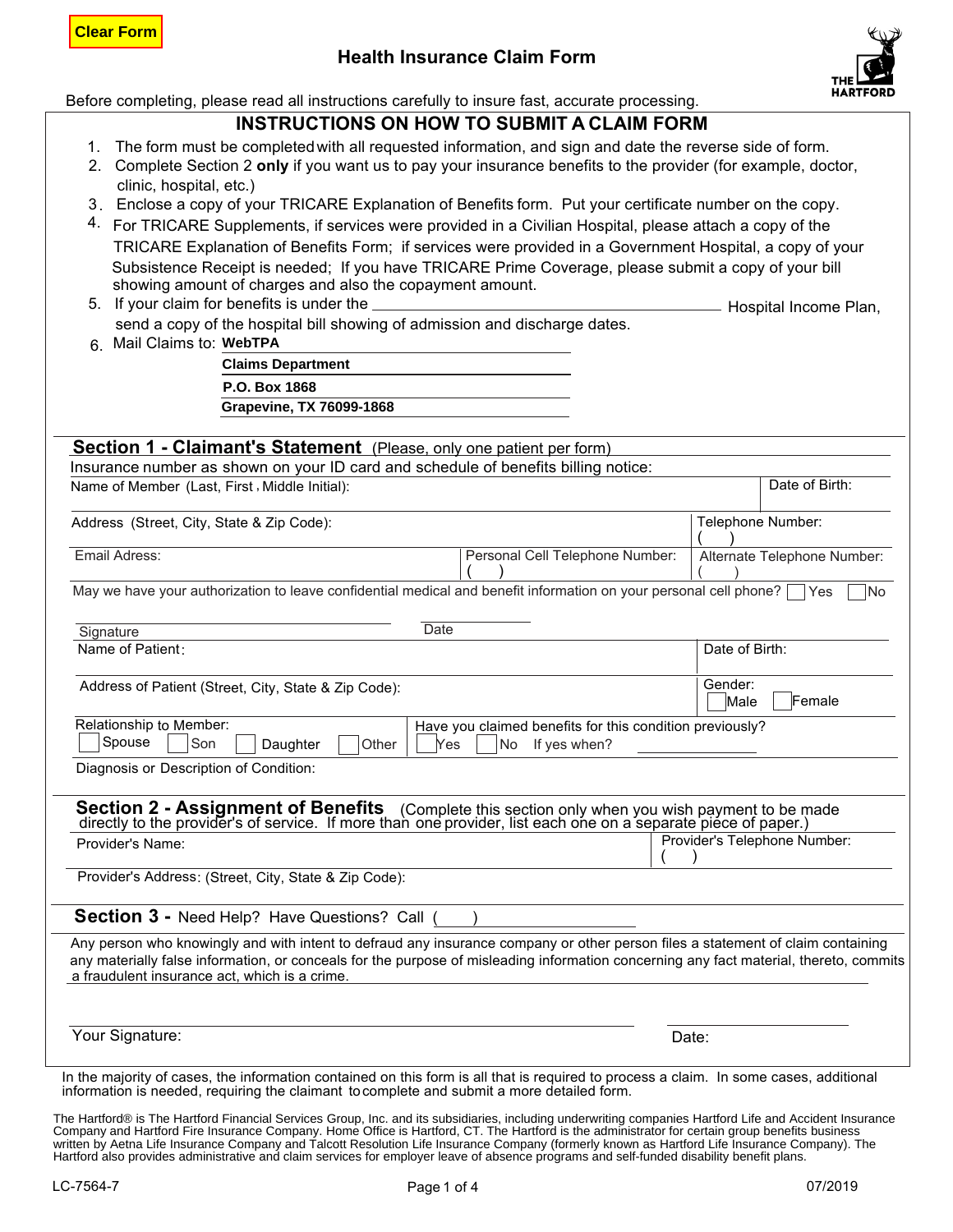#### **Important Notice - Please read the statement that applies to your state of residence and sign the bottom of the page.**

 **Jersey, New York, Ohio, Oklahoma, Oregon, Pennsylvania, Puerto Rico, Tennessee, Virginia and Washington:** Any person who knowingly presents a false or fraudulent claim for payment of a loss or benefit or knowingly presents false information in an application for insurance is guilty of a crime and may be subject to fines and confinement in prison. **For residents of all states EXCEPT Arizona, Alabama, California, Colorado, Florida, Kentucky, Maine, Maryland, New** 

 **For Residents of Arizona:** For your protection Arizona law requires the following statement to appear on this form. Any person who knowingly presents a false or fraudulent claim for payment of a loss is subject to criminal and civil penalties.

who knowingly presents false information in an application for insurance is guilty of a crime and may be subject to restitution fines **For Residents of Alabama:** Any person who knowingly presents a false or fraudulent claim for payment of a loss or benefit or or confinement in prison, or any combination thereof.

**For Residents of California:** For your protection, California law requires the following to appear on this form: Any person who knowingly presents false or fraudulent claim for the payment of a loss is guilty of a crime and may be subject to fines and confinement in state prison.

 defraud the policyholder or claimant with regard to a settlement award payable from insurance proceeds shall be reported to the Colorado Division of Insurance within the Department of Regulatory Agencies. **For residents of Colorado:** It is unlawful to knowingly provide false, incomplete, or misleading facts or information to an insurance company for the purpose of defrauding or attempting to defraud the company. Penalties may include imprisonment, fines, denial of insurance, and civil damages. Any insurance company or agent of an insurance company who knowingly provides false, incomplete, or misleading facts or information to a policyholder or claimant for the purpose of defrauding or attempting to

.<br>. **For residents of Florida:** Any person who knowingly and with intent to injure, defraud, or deceive any insurer files a statement of claim or an application containing any false, incomplete, or misleading information is guilty of a felony of the third degree.

 **For residents of Kentucky:** Any person who knowingly and with intent to defraud any insurance company or other person files a statement of claim or an application for insurance containing any materially false information or conceals, for the purpose of misleading, information concerning any fact material thereto commits a fraudulent insurance act, which is a crime.

**For residents of Maine, Tennessee, and Washington:** It is a crime to knowingly provide false, incomplete or misleading information to an insurance company for the purpose of defrauding the company. Penalties may include imprisonment, fines and denial of insurance benefits.

 benefit and who knowingly or willfully presents false information in an application for insurance is guilty of a crime and may be **For Residents of Maryland:** Any person who knowingly or willfully presents a false or fraudulent claim for payment of a loss or subject to fines and confinement in prison.

 **For residents of New Jersey:** Any person who knowingly files a statement of claim containing any false or misleading information is subject to criminal and civil penalties. Any person who includes any false or misleading information on an application for insurance policy is subject to criminal and civil penalties.

 **For residents of Ohio:** Any person who, with intent to defraud or knowing he is facilitating a fraud against an insurer, submits an application or files a claim containing a false or deceptive statement is guilty of insurance fraud.

**For residents of Oklahoma:** WARNING: Any person who knowingly, and with intent to injure, defraud or deceive any insurer, makes any claim for the proceeds of an insurance policy containing any false, incomplete or misleading information is guilty of a felony.

 misleading, information concerning any fact material thereto that the insurer relied upon is subject to a denial and/or reduction in insurance benefits and may be subject to any civil penalties available. **For residents of Oregon:** Any person who knowingly and with intent to defraud any insurance company or other person files an application for insurance or statement of claim containing any materially false information or conceals for the purpose of

nies an application for insurance or statement or claim containing any materially raise information or conceats for the pur<br>of misleading, information concerning any fact material hereto commits a fraudulent insurance act, **For residents of Pennsylvania:** Any person who knowingly and with intent to defraud any insurance company or other person files an application for insurance or statement of claim containing any materially false information or conceals for the purpose subjects such person to criminal and civil penalties.

 insurance application, or presents, helps, or causes the presentation of a fraudulent claim for the payment of a loss or any (\$10,000), or a fixed term of imprisonment for three (3) years, or both penalties. Should aggravating circumstances be present, be reduced to a minimum of two (2) years. **For residents of Puerto Rico:** Any person who knowingly and with the intention of defrauding presents false information in an other benefit, or presents more than one claim for the same damage or loss, shall incur a felony and, upon conviction, shall be sanctioned for each violation by a fine of not less than five thousand dollars (\$5,000) and not more than ten thousand dollars the penalty thus established may be increased to a maximum of five (5) years, if extenuating circumstances are present, it may

**For residents of Virginia:** Any person who, with the intent to defraud or knowing that he is facilitating a fraud against an insurer, submits an application or files a claim containing a false or deceptive statement may have violated the state law.

 be subject to a civil penalty not to exceed five thousand dollars and the stated value of the claim for each such violation. **For residents of New York:** Any person who knowingly and with intent to defraud any insurance company or other person files an application for insurance or statement of claim containing any materially false information, or conceals for the purpose of misleading, information concerning any fact material thereto, commits a fraudulent insurance act, which is a crime, and shall also

The statements contained in this form are true and complete to the best of my knowledge and belief.

Signature Date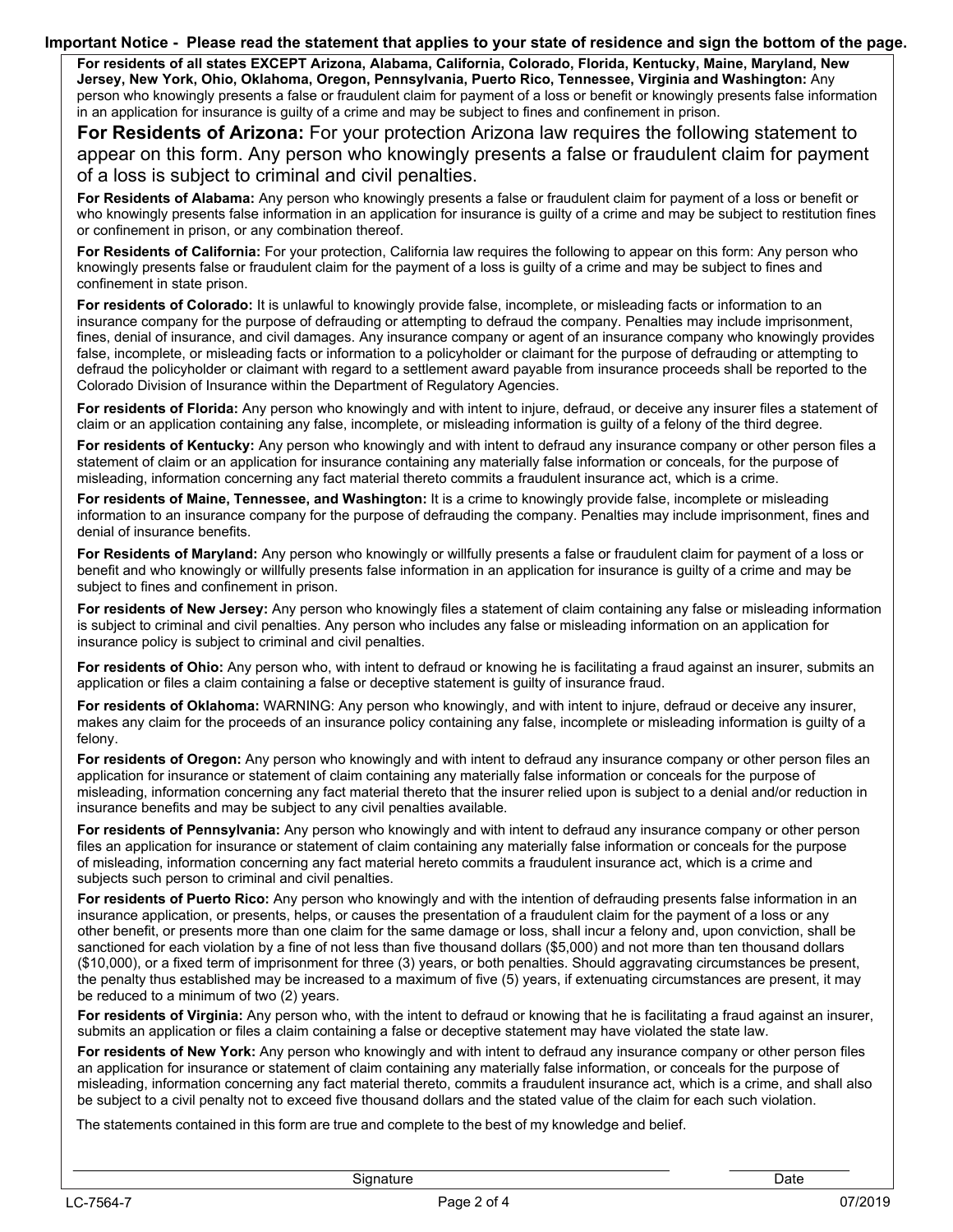# **AUTHORIZATION TO OBTAIN AND DISCLOSE INFORMATION**



I allow all doctors, hospitals, other health care providers, pharmacy, pharmacy benefit managers, government agencies (including, but not limited to, Federal, State or Local , and the Social Security Administration and Veterans Administration), insurers, employers, financial institutions, educational institutions, health plans, health insurance carriers, policyholders, contract holders, vendors, health and benefit insurers and administrators or their successors ("Records Holders") to give to and discuss with The Hartford and its representatives, the following personal, private, or privileged information, records, or documents related to:

Insured's Name (Please Print) Date of Birth Employer/Policyholder's Name:

Any and all medical information or records, including medical histories, physical, mental, or diagnostic examinations, pharmaceutical records, and treatment notes, and including information regarding HIV/AIDS, communicable diseases, alcohol or drug abuse, and mental health; work and performance information and history, including job duties and earnings; information on any insurance coverage and claims filed, including all records and information related to such coverage and claims; financial information, including pension benefits and bank records; business transaction billing and payment records; academic transcripts; and any and all information concerning Social Security or other government benefits, including monthly benefit amounts, monthly payment amounts, entitlement dates, and information from my Master Beneficiary Record. The information obtained by use of this Authorization will be used by The Hartford (including subsidiaries and affiliates) for the purpose of evaluating and administering my claim(s) for benefits and /or leave request(s) and/or request(s) for accommodation. Such information shall be referred to herein collectively as "My Information."

I understand that once My Information has been disclosed to The Hartford as permitted under this Authorization, it may be re-disclosed by The Hartford as permitted by law or my further authorization. Without limiting the foregoing, I authorize The Hartford to use or disclose My Information (i) to my employer for: a) functions related to accommodating my restrictions/limitations, including in accordance with law; b) responding to claims related to accommodation, adverse or discriminatory treatment related to my claim or condition; c) responding to complaints by me or my representative relating to benefits, leave or accommodation; d) responding to any litigation, agency or regulatory proceeding, or lawful subpoena (including regarding employment claims); e) federal, state, or other leave administration; f) fulfilling fiduciary obligations under my benefit plan; or (g) claim, other audits or benefit program reviews; (ii) to administrators or other service providers, including health and wellness vendors, of my employer's benefit plan(s) and/or programs, including leave management, for plan, benefit, or program related functions or data aggregation and analysis; (iii) to any electronic claim systems or programs or third party vendors used for claims administration or processing or to any insurance broker to carry out functions related to my benefit plan/program or claim; (iv) to any health care professional who has treated or evaluated me or who may do so; (v) to other persons or entities performing business, medical, or legal services related to my claim; (vi) for other insurance, reinsurance or analytical purposes, including workers' compensation insurance, Social Security Disability insurance, or subrogation or reimbursement purposes ; (vii) as may be lawfully required; (viii) as may be reasonably necessary to protect the personal safety of others or myself; (ix) as may be reasonably necessary to respond to regulatory or similar complaints; and (x) as may be reasonably necessary to prevent or detect perpetration of a fraud (all entities and individuals listed in this paragraph including The Hartford defined as "Benefits Manager(s)"). *I understand that My Information disclosed to Benefits Managers and re disclosed could include HIV/AIDS, other communicable diseases and mental health records.* 

I understand that My Information disclosed to Benefits Managers pertaining to certain alcohol or drug abuse treatment is protected by federal (42 CFR Part 2) and state confidentiality rules and statutes, which prohibit any further disclosure of this information without my express written consent, or as otherwise permitted by such rules and statutes. I understand that a general authorization for the release of medical or other information is NOT sufficient for release of certain types of alcohol or drug abuse treatment records.

## *(Continue to next page)*